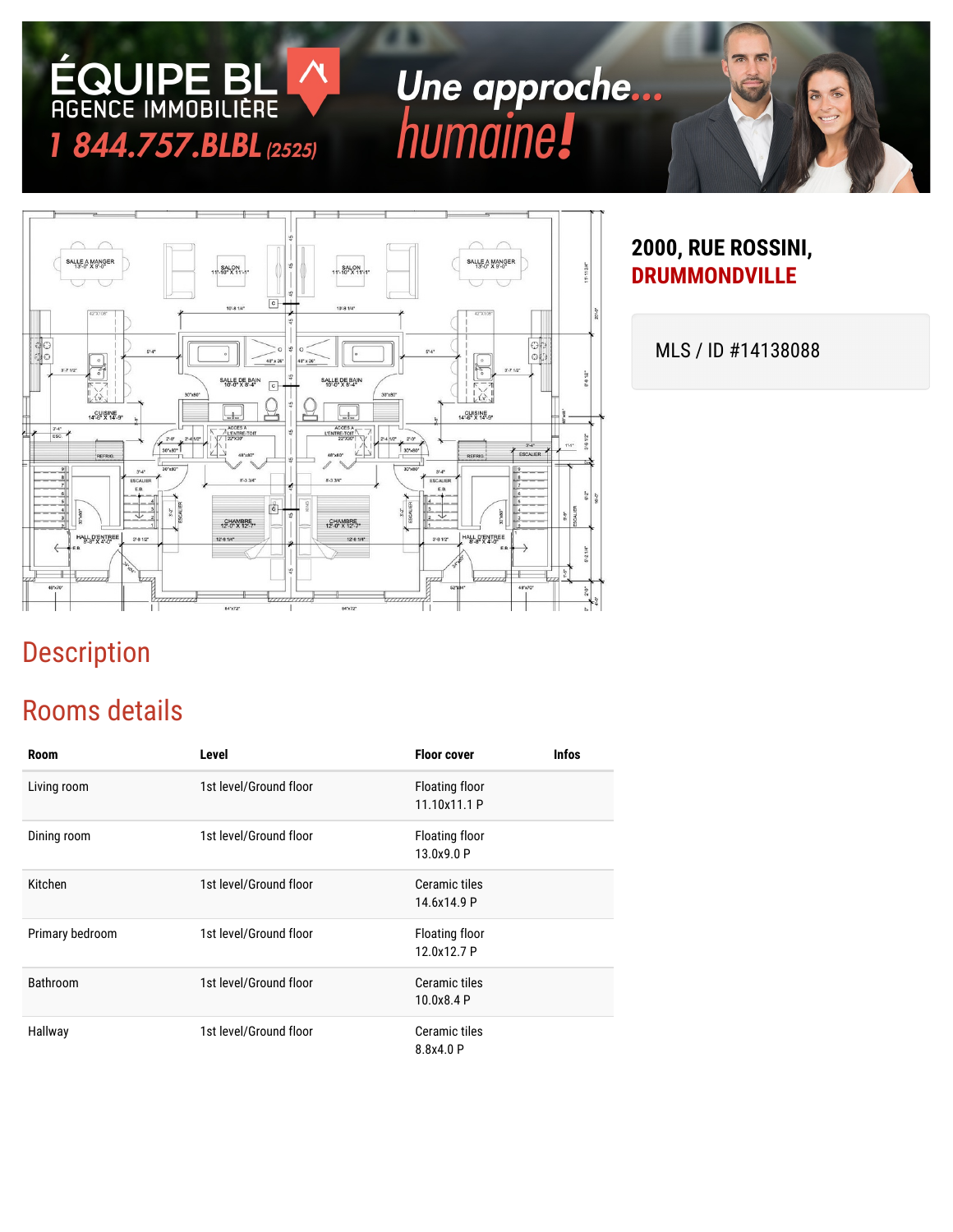## General

| <b>Time occupation</b> | 150 days |
|------------------------|----------|
| Reprise de finance     | No       |

#### **Costs**

| <b>Water taxes</b>     | 0 <sup>5</sup> |
|------------------------|----------------|
| <b>Municipal Taxes</b> | $0$ \$         |
| <b>School taxes</b>    | 0 <sup>5</sup> |
| <b>Utilities taxes</b> | 0 <sup>5</sup> |
| <b>Other taxes</b>     | 0 <sup>5</sup> |
| <b>Total</b>           | $0$ \$         |

## Other informations

| <b>Type</b>                        | Bungalow            |
|------------------------------------|---------------------|
| <b>Property Category</b>           | Residential         |
| <b>Type of building</b>            | Semi-detached       |
| Frontview of the building          | 26.2 Feet           |
| Depth of the building              | 36 Feet             |
| Lot area                           | 619.6 Square meters |
| <b>Number of pieces</b>            | 6                   |
| <b>Number of rooms</b>             | 1                   |
| Number of bedrooms above ground    | 1                   |
| <b>Number of bathrooms</b>         | 1                   |
| <b>Status</b>                      | Sold                |
| Indice de taxe sur le prix demandé | Yes                 |